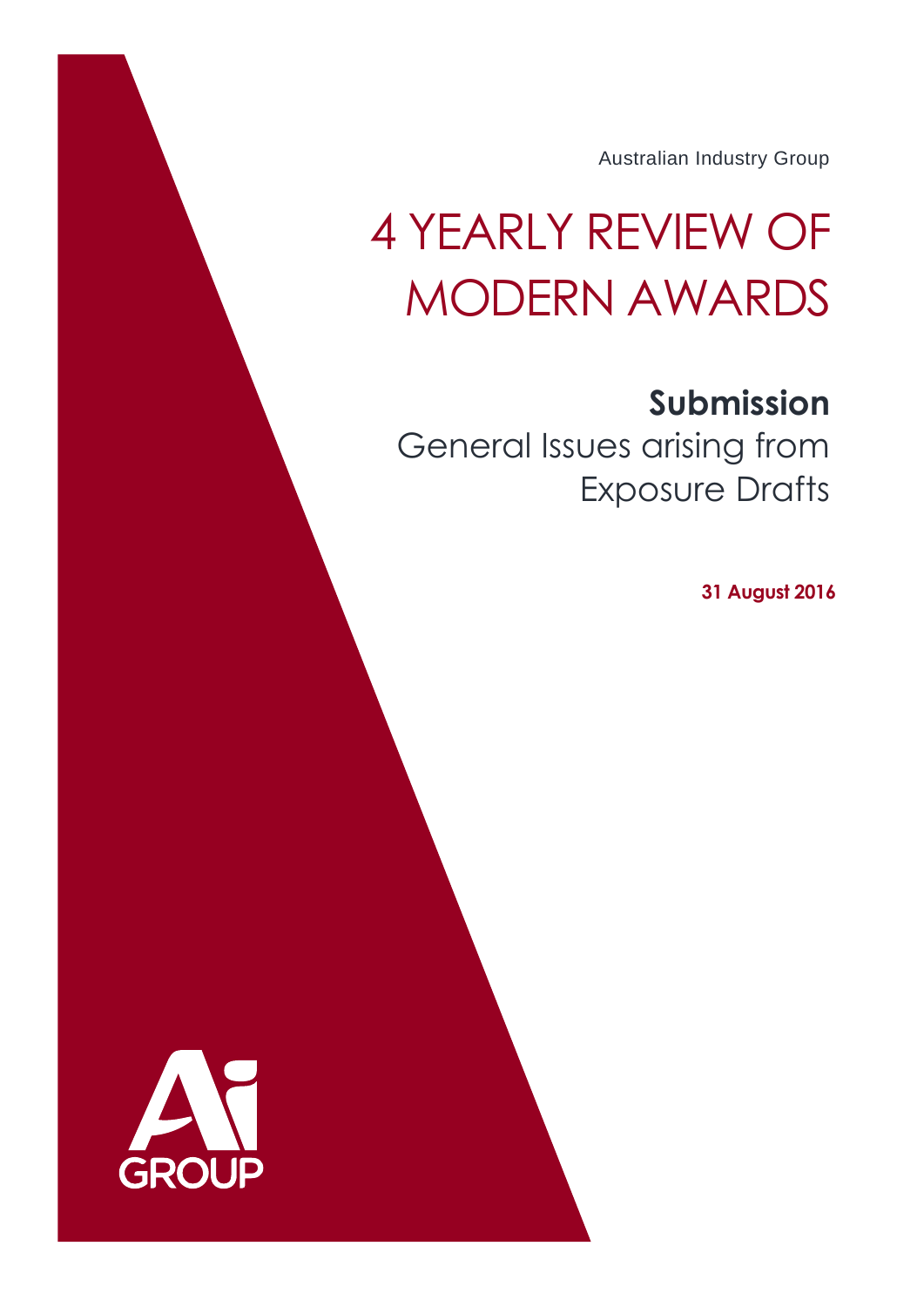# **4 YEARLY REVIEW OF MODERN AWARDS**

# **GENERAL ISSUES ARISING FROM EXPOSURE DRAFTS**

# **1. INTRODUCTION**

- 1. As part of the award stage of the 4 yearly review of modern awards (**Review**), the Fair Work Commission (**Commission**) has published exposure drafts for nearly all of the modern awards. The Australian Industry Group (**Ai Group**) has a significant interest in the majority of those awards and has actively participated in the process of reviewing the Commission's exposure drafts and making submissions regarding technical and drafting issues arising from them.
- 2. Over the course of the Review, various issues have arisen that are common to the vast majority (if not all) exposure drafts. These have been canvassed in the many submissions we have filed during the course of the Review. Whilst many of these issues have been determined by the Commission, some remain unresolved. During recent proceedings before His Honour, Justice Ross, regarding all group 3 awards, Ai Group was directed to file a submission that sets out our position in respect of three such issues and awards in which the issues arise. The issues are:
	- The characterisation of premiums payable pursuant to an award;
	- The manner in which premiums are expressed in exposure drafts; and
	- The headings used within the tables summarising hourly rates in exposure drafts.
- 3. Our first concern relates to the **characterisation of premiums payable pursuant to an award.** Modern awards variously characterise premiums that are payable to an employee as penalties, loadings or allowances. For example, an employee may be entitled to a shift "*loading"* in respect of work performed during a shift at a particular time. In numerous instances, the characterisation of a particular premium payable under an award has been altered in the corresponding provision of an exposure draft. For instance, where a current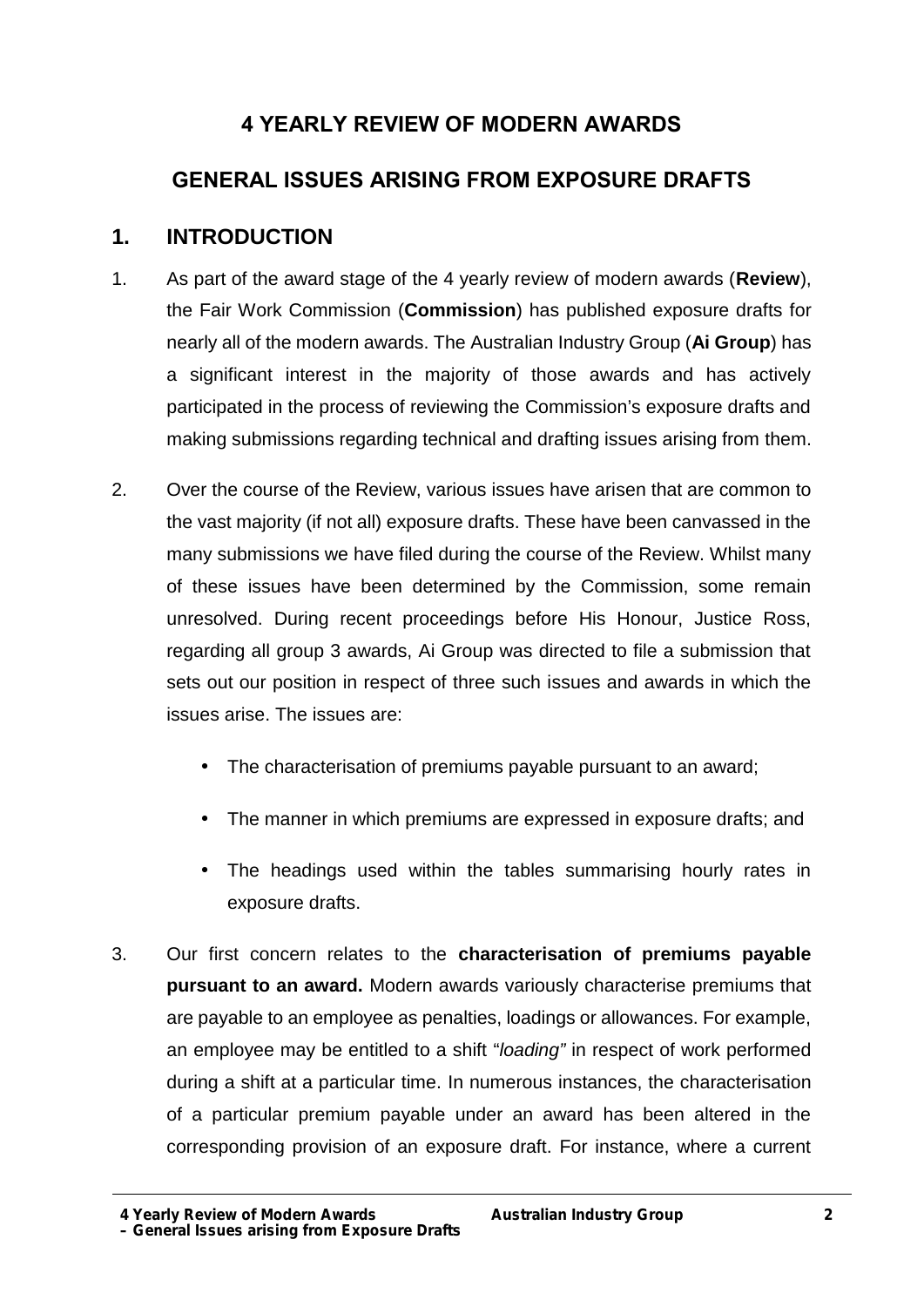award mandates the payment of a shift "*allowance"*, the exposure draft may instead refer to it as a shift "*penalty"*. A change to the terminology used to describe a particular payment in an award often has implications for the calculation of other entitlements in the award. We are also concerned that a change in terminology may have implications for the calculation of entitlements under legislation, such as workers' compensation and long service leave statutes.

- 4. Our second concern relates to the **manner in which premiums are expressed in exposure drafts.** Numerous exposure drafts state, for example, that a shift worker is to be paid 130% of the relevant rate, rather than a 30% loading. This has implications for the calculation of other award entitlements which still refer to loadings (e.g. annual leave payments).
- 5. Our third concern relates to the **headings used within the tables summarising hourly rates in exposure drafts**. Often the heading for particular columns will use the term *"ordinary hourly rate"* when the figures in the column are based on the minimum hourly rate. For some employees the ordinary hourly rate will be the same as the minimum hourly rate but, for employees who are entitled to one or more all-purpose allowances, the rates will be different.

# **2. ADDRESSING PROBLEMS CAUSED BY INCONSISTENT TERMINOLOGY WITHIN PARTICULAR EXPOSURE DRAFTS**

6. In the sections which follow, we have endeavoured to identify provisions in particular exposure drafts (in which Ai Group has a significant interest) which are problematic due to inconsistent terminology used within different clauses of the exposure draft. This is aimed at partially addressing the first and second concerns that are identified above. Addressing the third concern would require substantial changes to the approach which the Commission has taken in preparing the exposure drafts.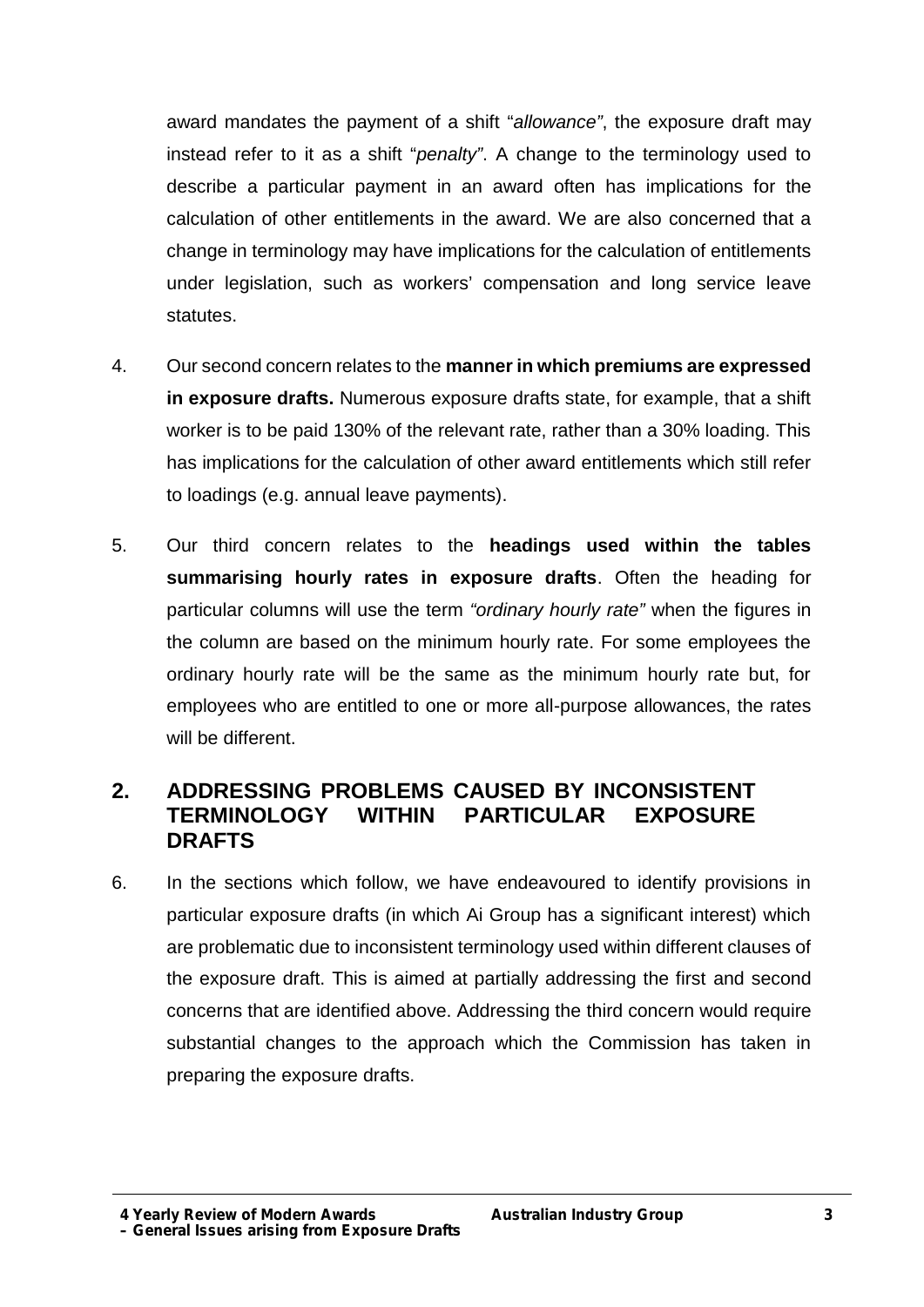- 7. We have not reviewed exposure drafts which Ai Group does not have a significant interest in. Many of these other exposure drafts are likely to contain similar inconsistent terminology and associated problems, particularly in respect of the terminology used for shift rates / penalties / loadings / premiums / allowances etc. In many cases there are likely to be problems with the interaction between shift clauses and annual leave clauses*.*
- 8. Also, we have only reviewed the body of the exposure drafts for inconsistent terminology, and not the wage schedules. Terminology in wage schedules should be reviewed for consistency with the terminology in the body of each exposure draft, particular in respect of payments to shiftworkers.
- 9. In Ai Group's view:
	- An award provision which requires that shiftworkers be paid 15% extra can legitimately be called a "*loading"* or an *"allowance"*, but cannot legitimately be called a *"penalty rate"* or a *"shift rate".*
	- An award provision which stated that shiftworkers are to be paid 115% of the ordinary time rate cannot legitimately be referred to as a *"loading"* or an "*allowance"*, but it can be referred to as a *"penalty rate"* or a *"shift rate".*
	- Other clauses in awards (e.g. annual leave clauses) which refer to entitlements in the shiftwork cannot legitimately refer to the *"loadings"* or *"allowances"* in the shiftwork clause if the loadings / allowances (e.g. 15%) have been replaced with penalty rates of pay (e.g. 115%).
	- The terminology within each award should be consistent.
- 10. The interaction between the annual leave payment clauses, annual leave loading clauses and shiftwork payment clauses are particularly problematic in numerous exposure drafts. Annual leave payment clauses often refer to certain *"loadings"* being payable for periods of annual leave. Annual leave loading clauses often provide for night shift workers to receive any higher shift *"loading"*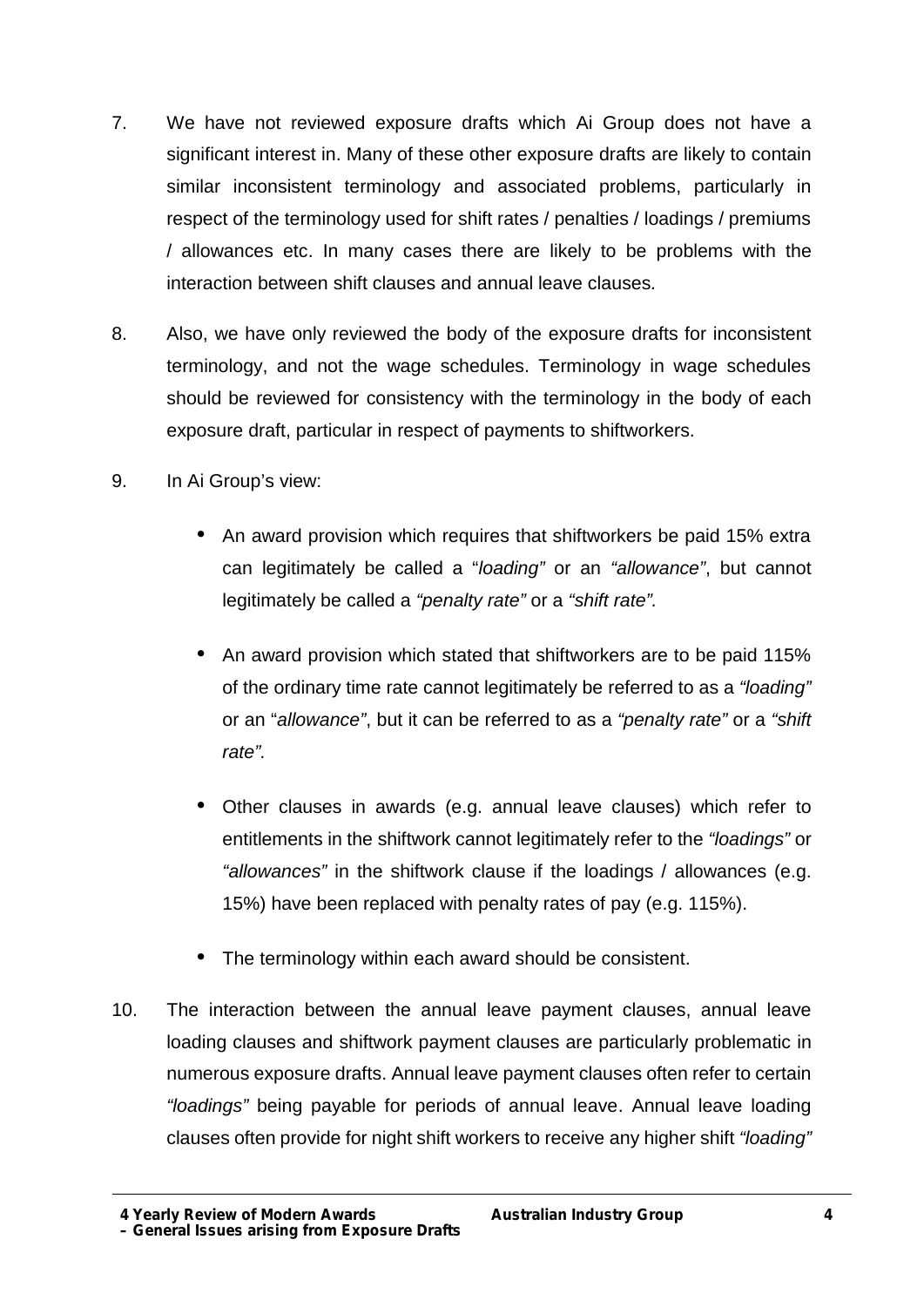during a period of annual leave, rather than the 17.5% annual leave loading. However, numerous exposure drafts no longer contain shift loadings (e.g. 30%); they now contain shift rates (e.g. 130%). As currently drafted, some of the exposure drafts indicate that 230% is payable to night shift workers on annual leave, rather than 130%. The *Payment of Wages Case* (AM2016/8) is dealing with some aspects of this problem, but not all aspects.

# **Exposure Draft – Aged Care Award**

- 11. We have identified the following inconsistent terminology and related problems:
	- Clause 15.4(c)(i) provides that applicable shift and weekend penalties are to be added to the ordinary hourly rate, but such penalties are now included in a loaded rate of pay and are not separately identified.
	- Clause 15.4(d)(i) provides that applicable shift and weekend penalties are to be added to the ordinary hourly rate, but such penalties are now included in a loaded rate of pay and are not separately identified.
	- Clause 21.2 refers to *"Shiftwork rates".* Clause 21.3 refers to the *"shift allowances"* in clause 21.2. Clause 20.2 refers to the *"shift premiums"* in clause 21. Clause 22.1 refers to the *"shift premiums"* in clause 21.1. Clause 23.3(b) refers to *"shift penalties"*. Clause 26.2(e) refers to *"any additional rate for shift…work".* Clause 26.3(c) refers to *"any additional rate for shift…work".*

# **Exposure Draft – Airline Operations – Ground Staff Award**

- 12. We have identified the following inconsistent terminology:
	- Clauses 17.3, 17.4, 17.5 and 17.6 contain various rates for shiftwork, but clause 17.7(b) refers to the *"shift premiums"* in these other clauses.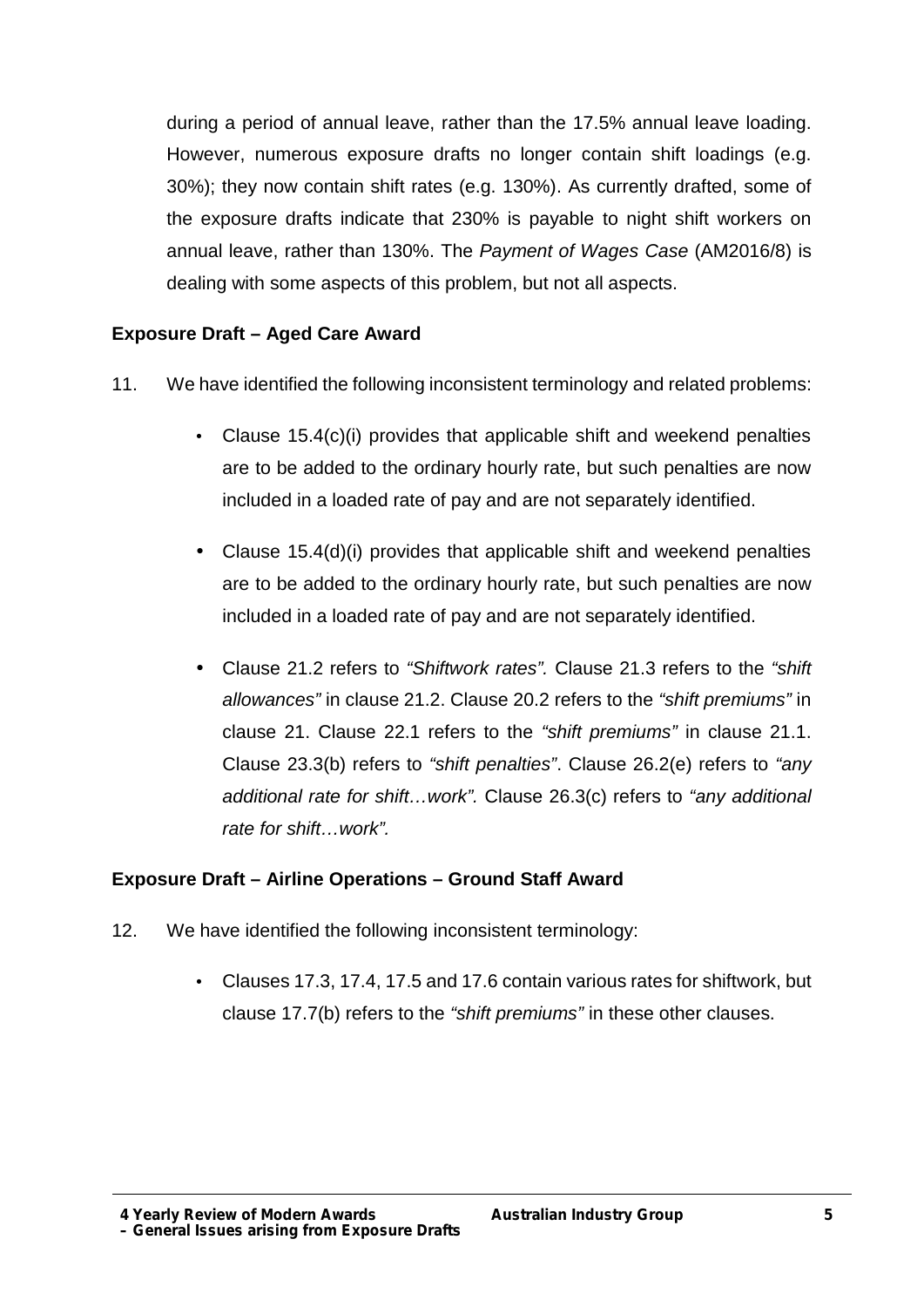# **Exposure Draft – Aluminium Industry Award**

- 13. We have identified the following inconsistent terminology:
	- The heading for clause 13 refers to *"Shiftwork penalties"* but subclauses 13(a) and 13(b) refer to "*shiftwork loading"*. Clause 14.3(b) refers to *"shift penalties"*. Clause 15.5(b)(ii) refers to *"penalties and allowances".*

# **Exposure Draft – Ambulance and Patient Transport Industry Award**

- 14. We have identified the following inconsistent terminology:
	- Clause 11.2(g) refers to *"shift allowance".* Clause 13.3 refers to *"shift allowance"*. Clause 15.5(a) refers to *"shift penalties".*

# **Exposure Draft – Asphalt Industry Award**

- 15. We have identified the following inconsistent terminology:
	- The heading for clause 13.2 refers to *"shift penalties".* Clause 13.2(a) refers to the *"loadings"* in clause 13.2(b). Clause 13.2(b) refers to *"shift penalties".* Clause 15.6((b)(ii) refers to *"shift penalty".*

# **Exposure Draft – Banking, Finance and Insurance Award**

- 16. We have identified the following inconsistent terminology:
	- The heading for clause 7.7(d) refers to *"shiftwork penalties"* but the clause refers to *"loadings"* in two places*.* The note in clause 7.7(d) refers to *"shiftwork rates".* Clause 13.7(b) refers to *"shiftwork penalties".* Clause 14.3(b)(ii) refers to *"shift loadings".*

# **Exposure Draft – Black Coal Industry Award**

- 17. We have identified the following inconsistent terminology:
	- Clause 13.1 refers to *"penalty rates"* for afternoon and night shifts. Clause 15.9(b) refers to *"shift allowances".*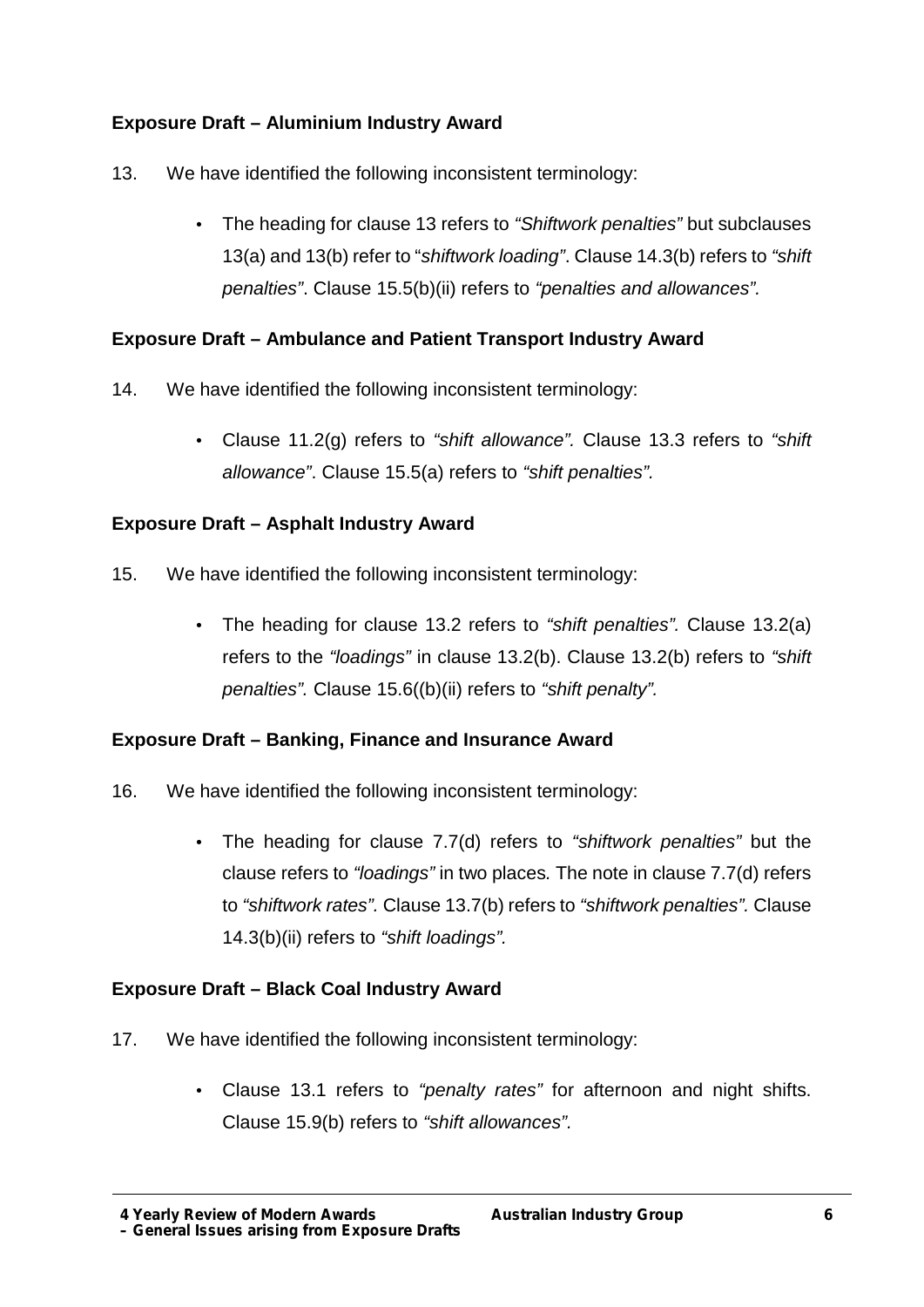# **Exposure Draft – Building and Construction General On-site Award**

- 18. We have identified the following inconsistent terminology:
	- Clauses 17.1(b), 17.1(d), 17.2(k) and 17.2(l) use the term *"rates"* to describe penalties for shiftwork. Clause 17.1(i) refers to "*shift rates".* The heading for clause 17.2(j) refers to "*shift allowances"* but the clause itself contains a rate, not an allowance. Clause 26.8 refers to *"shift loadings".* Clause 30.2(d) refers to "*shift loading".*

# **Exposure Draft – Business Equipment Award**

- 19. We have identified the following inconsistent terminology:
	- Clause 12.7 refers to *"shift loadings".* Clause 15.2(c) refers to "*shift allowances".* Clause 15.2(d) refers to *"shift allowances".* Clause 15.3(b) refers to an "*allowance",* an *"extra rate" and "shift premiums".* Clause 16.8 refers to "*rates"* for shiftworkers. Clause 17.2 refers to *"shift loading".*

# **Exposure Draft – Cement, Lime and Quarrying Award**

- 20. We have identified the following inconsistent terminology:
	- The heading for clause 13 refers to *"penalty rates"* for shiftwork. Clauses 13.3, 13.4, 13.5 and 13.6 refer to *"extra rates".* Clause 15.6(b) refers to *"shift penalties".*

# **Exposure Draft – Cleaning Services Award**

- 21. We have identified the following inconsistent terminology:
	- The heading for clause 13 refers to *"penalty rates"* for shiftwork. Clause 13.2 refers to "*shift loading"*. Clause 13.3 refers to *"penalty rate".* Clause 15.5(b)(i) refers to "*shift penalties".* Clause 15.6(a)(iii) refers to *"penalty rates paid for shiftwork".*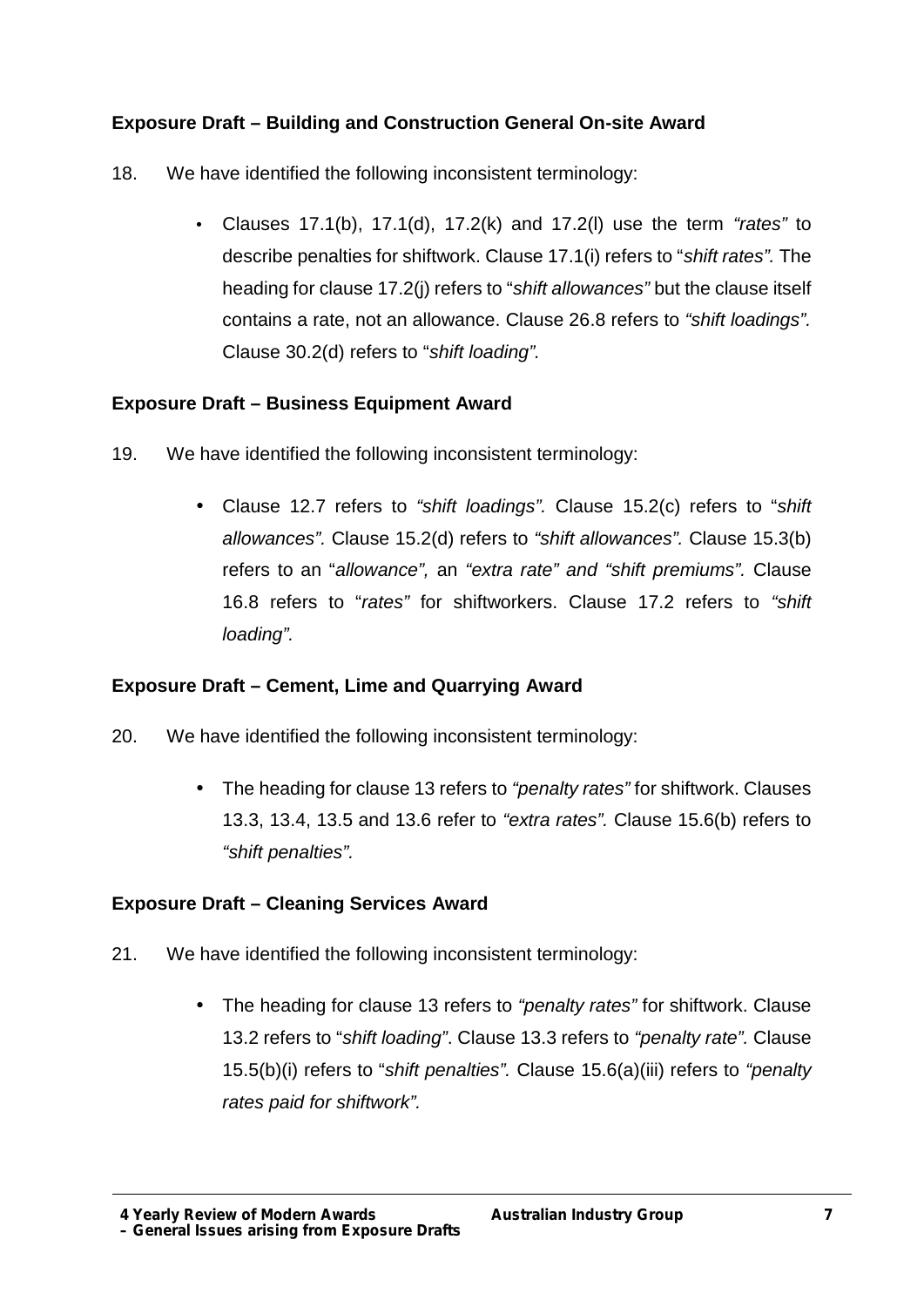# **Exposure Draft – Clerks – Private Sector Award**

- 22. We have identified the following inconsistent terminology:
	- The heading for clause 14.4 refers to *"shift allowances"* but clause 14.4(c) refers to *"penalty rate"*. Clause 14.7 refers to *"shift allowances".* Clause 15.3(b)(ii) refers to *"shift loading (including relevant weekend penalty rates".*

# **Exposure Draft – Concrete Products Award**

- 23. We have identified the following inconsistent terminology:
	- The heading for clause 13.6 refers to *"afternoon or night shift allowances"* but clause 13.6 (a), (b) and (c) contain rates, not allowances. Clauses 13.7, 13.8 and 13.9 contain rates for shiftworkers. The heading for clause 13.10 refers to *"shift penalties"* but the wording in clause 13.10 refers to the "*shift allowances"* in clause 13.6. Clause 15.6(ii) refers to *"shift penalty".*

# **Exposure Draft – Contract Call Centres Award**

- 24. We have identified the following inconsistent terminology:
	- Clause 8.9(a) refers to the *"penalty"* for shiftworkers in clause 13. Clause 13.2 refers to *"shift penalties".* Clause 14.9 refers to "*penalties".* Clause 15.4(b) refers to *"loadings"* in clause 13.

# **Exposure Draft – Cotton Ginning Award**

- 25. We have identified the following inconsistent terminology and associated problems:
	- Clause 6.5(e) states that where a penalty rate and a loading apply, the casual employee only receives the penalty rate and not the loading, and where more than one loading applies, the casual employee receives the higher loading. The current award (in clause 21.2(c)) contains a *"loading"*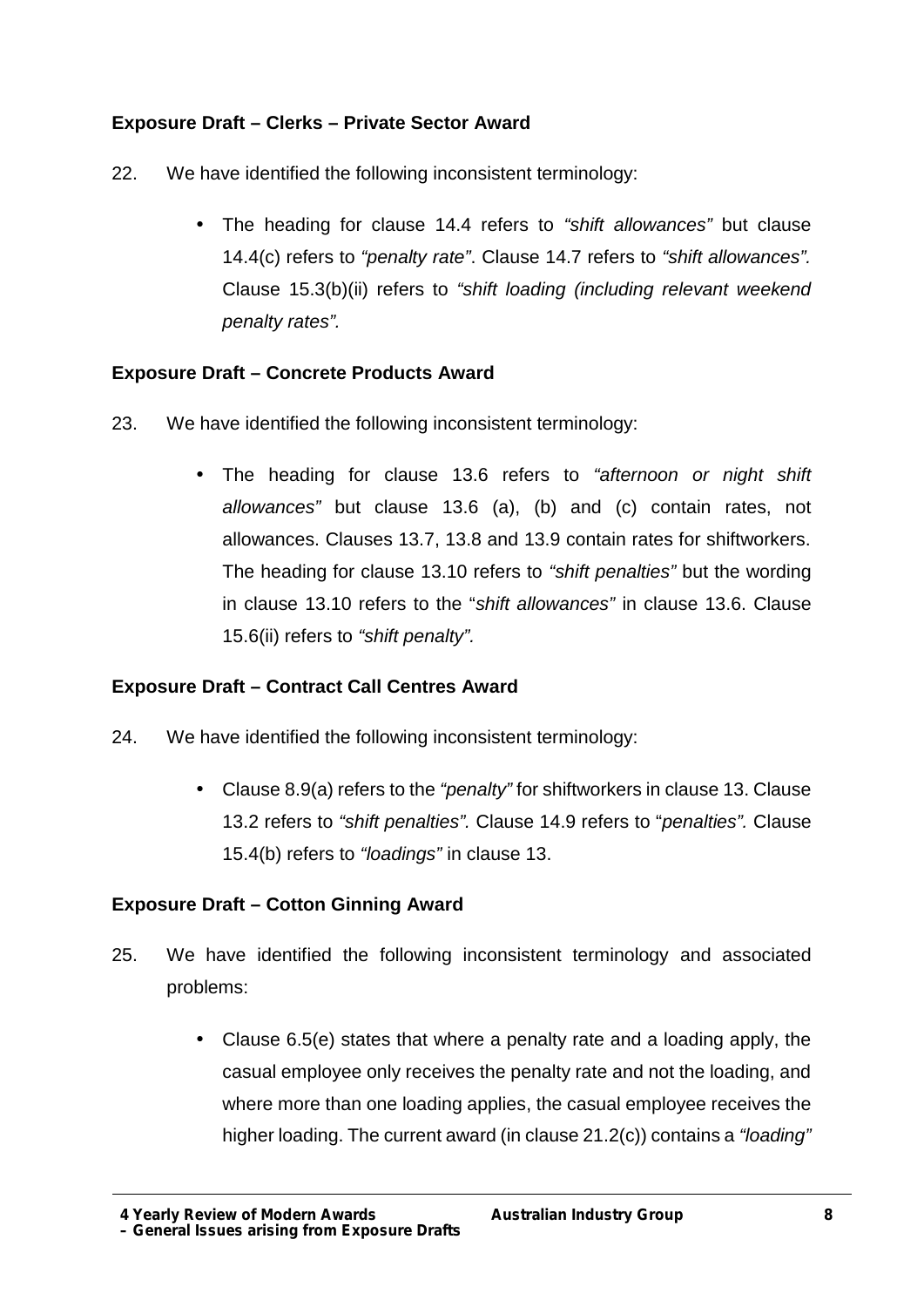for night work. This has been replaced with *"penalty rates"* in clause 13 of the Exposure Draft, which will impact upon the entitlement for casuals.

 Clause 15.2 of the exposure draft, states that the 17.5% annual leave loading is paid instead of the *"night loading"*, but the night loading has been replaced with a 115% *"penalty rate".*

# **Exposure Draft – Electrical Power Industry Award**

- 26. We have identified the following inconsistent terminology:
	- Clause 13.3 refers to *"penalty rates"* for shiftworkers. Clause 14.3(b)(ii) refers to *"shift alowance".*

# **Exposure Draft – Electrical, Electronic and Communications Contracting Award**

- 27. We have identified the following inconsistent terminology:
	- The heading for clause 13.13 refers to *"shift allowances"* but clauses 13.3(a), 13.3(b) and 13.3(d) contain shift rates, not allowances. Clause 13.14 and 13.15 also contain shift rates. Clauses 13.14, 13.15(e) and 13.16(c) refer to *"shift premiums".* Clause 20.3(b) refers to *"shift loadings".*

# **Exposure Draft – Gas Industry Award**

- 28. We have identified the following inconsistent terminology:
	- Clause 13.8 refers to *"penalty rates*" for shiftworkers. Clause 14.5(a)(ii) refers to *"shift allowance".*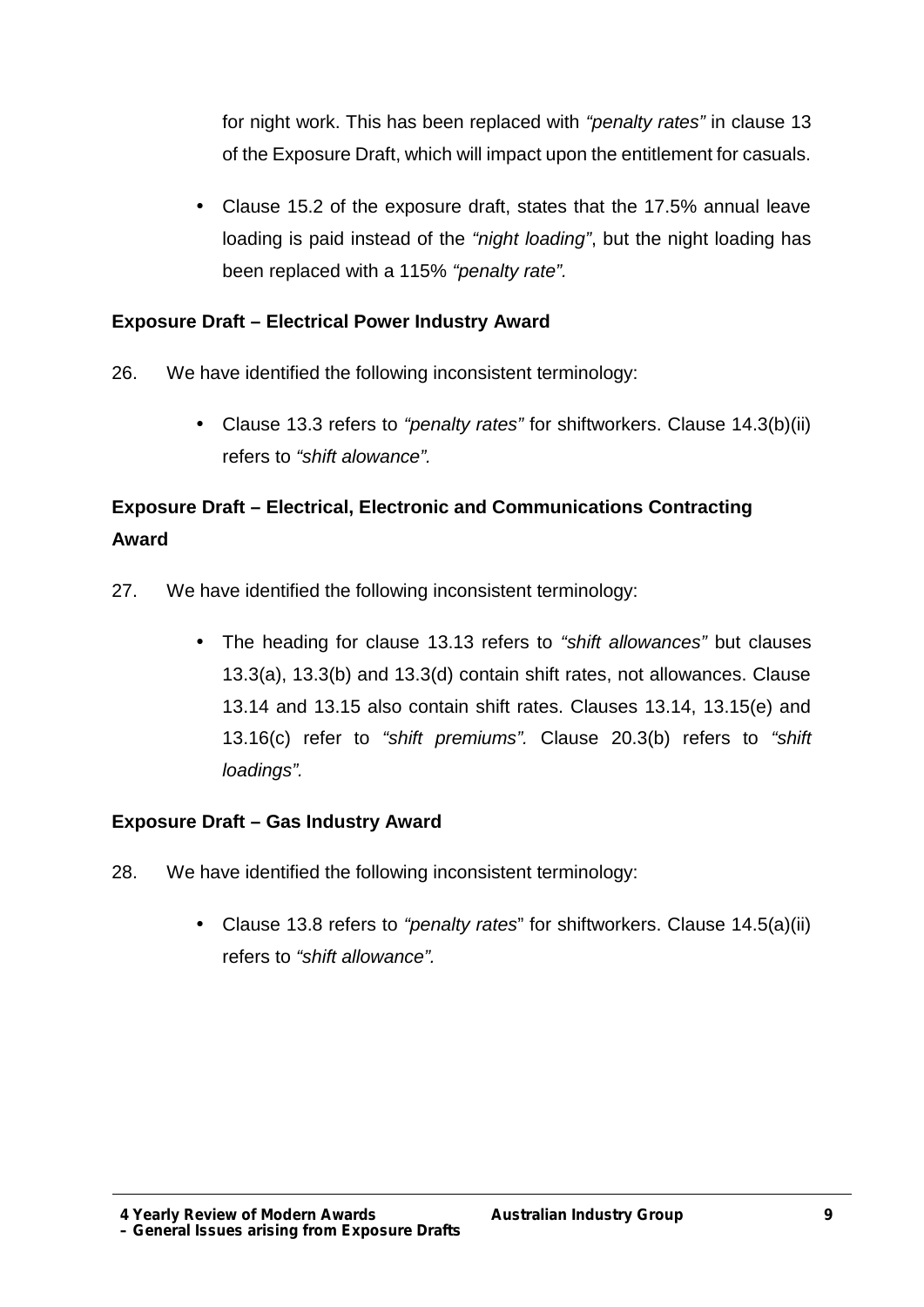# **Exposure Draft – Graphic Arts, Printing and Publishing Award**

- 29. We have identified the following inconsistent terminology:
	- 20.7(e)(iii) refers to a *"night work allowance*". Clause 21.3 refers to *"shift allowances".* Clause 27.5(c) refers to *"shift allowances".* Clause 27.6(b)(ii) refers to *"shift loading*".

# **Exposure Draft – Joinery and Building Trades Award**

- 30. We have identified the following inconsistent terminology:
	- Clause 21.3(a) refers to *"shift loading*s". Clause 24.2 refers *to "shift rates".*

# **Exposure Draft – Legal Services Award**

- 31. We have identified the following inconsistent *terminology:*
	- *The heading for clause 13.3 refers to "*shift penalties". Clause 13.3(a) refers to *"shift penalties*" and *"penalty rate*s". Clause 13.4(a) and (b) contain various penalty rates of pay for shift workers. Clause 13.4(c) refers to *"shift penalties*". Clause 13.6 refers to *"shift penalti*es". Clause 15.4(b)(ii) refers to *"shift loading".*

# **Exposure Draft – Manufacturing and Associated Industries and Occupations Award**

- 32. We have identified the following inconsistent terminology:
	- Clause 29.2 contains rates for shiftworkers. Clause 31.3 refers to *"shift loading"*. Clause 31.4(b)(ii) refers *to "shift loadin*g":

# **Exposure Draft – Meat Industry Award**

- 33. We have identified the following inconsistent terminology:
	- *Clause 16.3 contains rates for shiftworkers. Clause 19.4(b) refers to "loadings".* Clause 19.5(b)(i) refers to *"shift allowance".*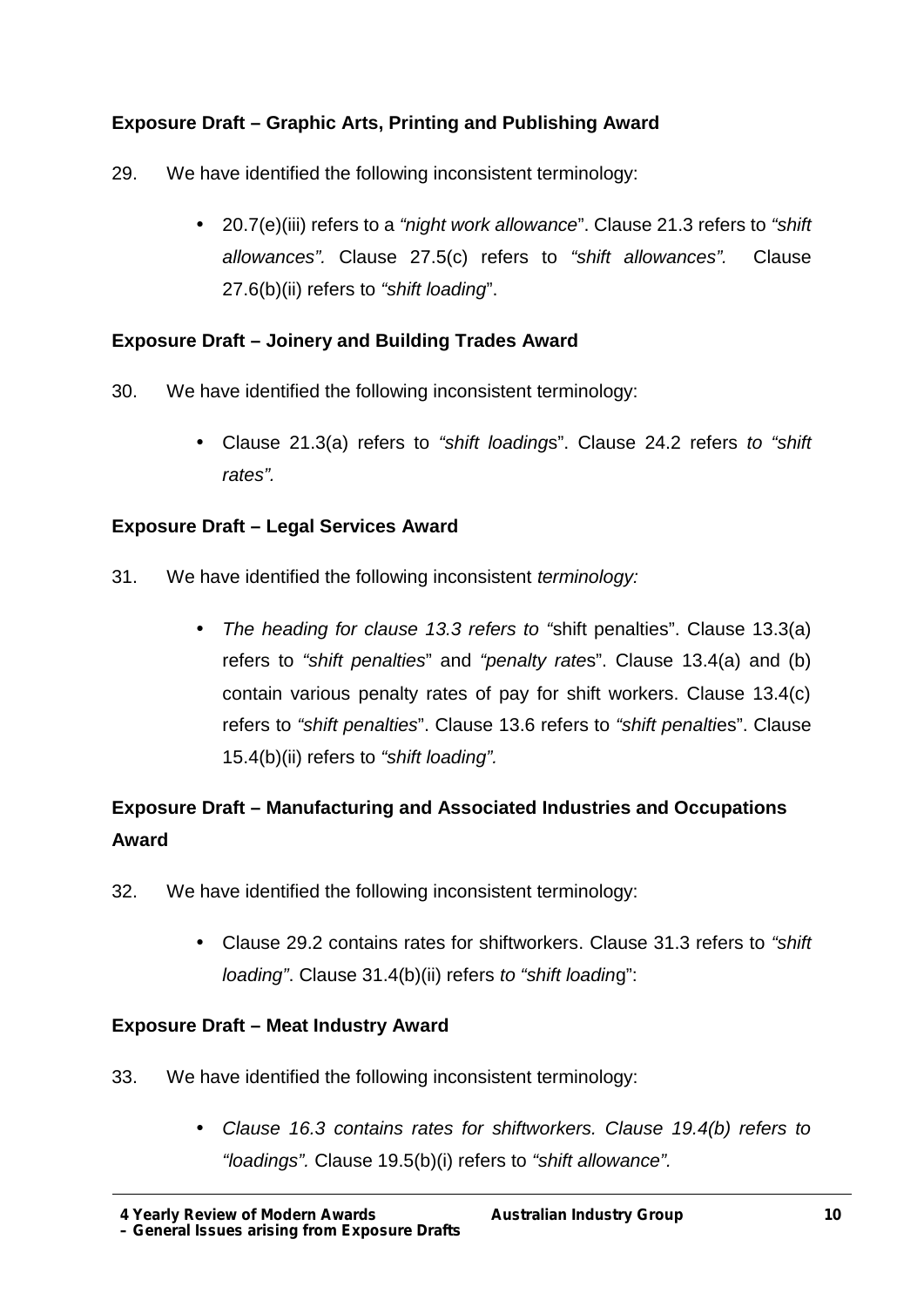# **Exposure Draft – Medical Practitioners Award**

- 34. We have identified the following inconsistent terminology:
	- The heading for clause 13 refers to *"penalty rates"*. Clause 13.1 refers to *"shift penalties".* Clause 15.4(ii) refers to *"shift penalties"* but not in the same context as in clause 13.1. Clause 15.4(ii) should require the payment of 25% extra on annual leave if the employee is a night shift worker – not 125% extra.

# **Exposure Draft – Mobile Crane Hiring Award**

- 35. We have identified the following inconsistent terminology:
	- Clause 18.3(a)(ii) refers to *"shift loadin*gs". Clause 22 contains rates for shiftwork which are described as *"rates*" or *"shift premiums*". Clause 23.3(b)(ii) refers to *"shift loadings".*

# **Exposure Draft – Nurses Award**

- 36. We have identified the following inconsistent terminology:
	- Clause 14.2 refers to *"shift penalties"* in the heading and in paragraph (d) but the clause contains loadings (e.g.  $12.5\%$  in clause  $14.2(a)$ ) rather than penalty rates. Clause 17.5(b)(ii) refers to *"shift penalties".*

# **Exposure Draft – Pharmaceutical Industry Award**

- 37. We have identified the following inconsistent terminology:
	- The heading for clause 13 is *"Penalty rates".* Clause 13.2 refers to "*shift allowances"* but the clause contains rates, not allowances. Clause 15.3(e)(ii) refers to *"penalty rate payments".*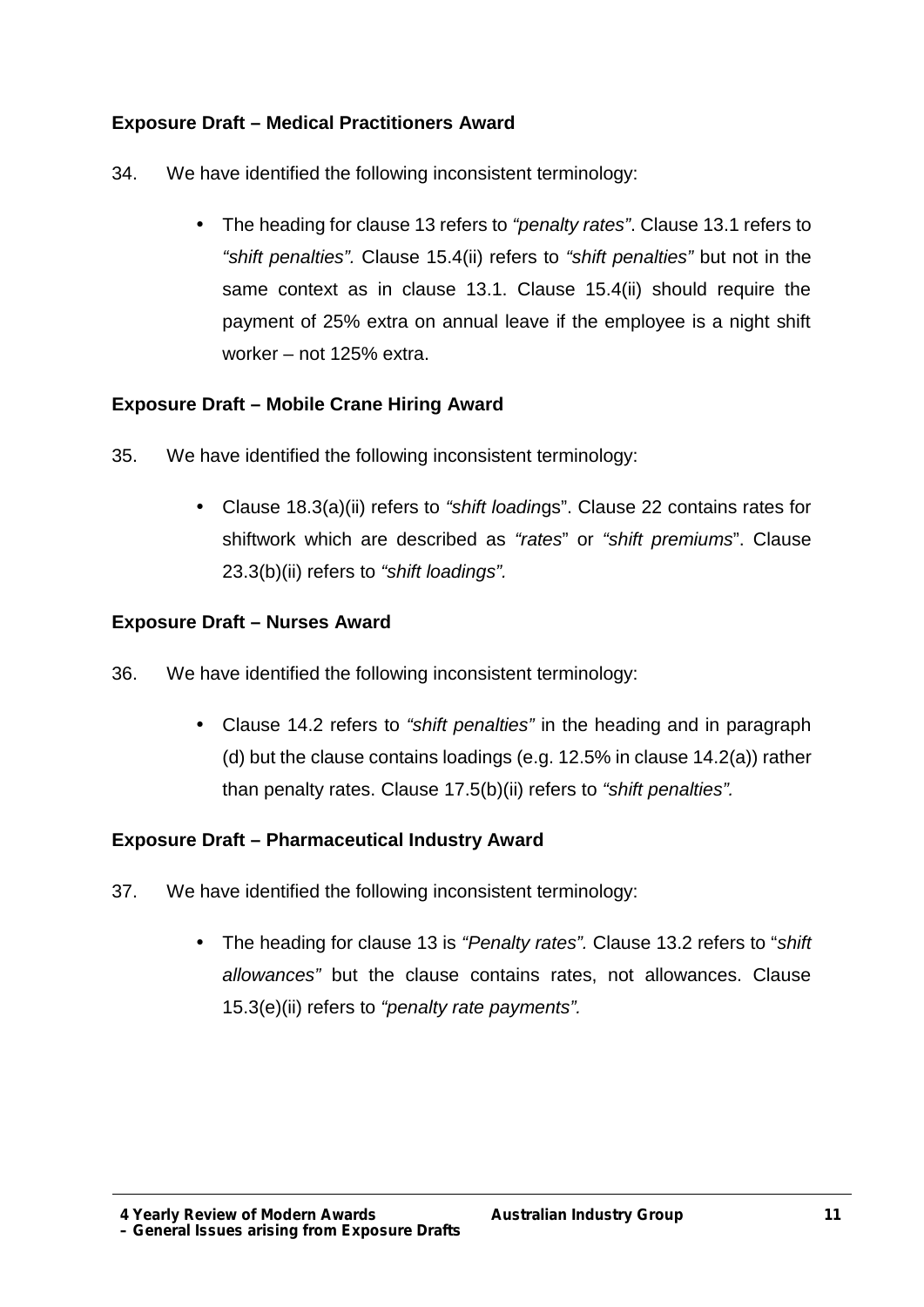# **Exposure Draft – Road Transport and Distribution Award**

- 38. We have identified the following inconsistent terminology:
	- Clause 15.3 is headed *"Shift allowances"* but it contains rates, not allowances. Clause 15.4 refers to the *"shift loading"* in clause 15.3, but clause 15.3 contains rates, not loadings. Clause 18.3(b)(ii) refers to *"shift loading".*

#### **Exposure Draft – Seafood Processing Award**

- 39. We have identified the following inconsistent terminology:
	- Clause 13.5 refers to *"shift allowances"* but the clause contains rates, not allowances. Clauses 13.6, 13.7 and 13.8 also contain rates for shiftworkers. Clause 15.5(ii) refers to *"shift loading".*

# **Exposure Draft – Social, Community, Home Care and Disability Services Industry Award**

- 40. We have identified the following inconsistent terminology:
	- Clause 20 is headed *"Penalty rates"*. Clause 20.1(a) and (b) contain various rates for shiftwork. Clauses 19.1(a)(ii), 19.1(c) and 20.1(c) refer to *"shift premiums".* Clause 20.2(c) is headed "*shift allowances and penalty rates"* but the clause only contains rates, not allowances. Clause 21.3(b)(ii) refers to *"shift penalties".*

# **Exposure Draft – Storage Services and Wholesale Award**

- 41. We have identified the following inconsistent terminology:
	- Clause 13A.1 refers to "*shift loadings"*. Clause 15.1 refers to *"shiftwork..penalties"* and contains rates. Clause 17.3(b)(iii) refers to *"shift loadings".*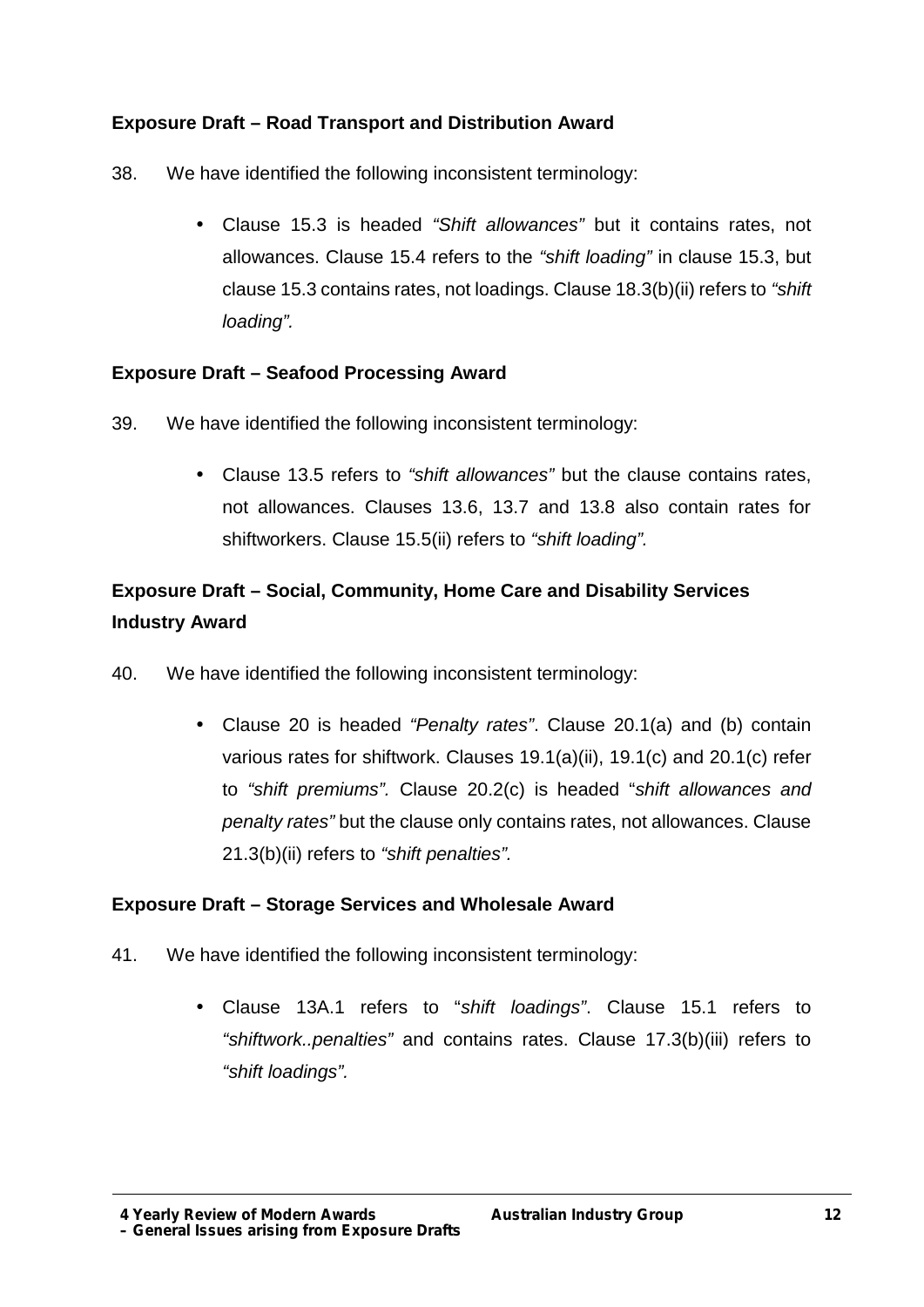# **Exposure Draft – Sugar Industry Award**

- 42. We have identified the following inconsistent terminology:
	- Clause 26.5 refers to *"shift allowances"*, but clause 26.5(a) refers to a *"penalty rate"* even though the relevant entitlement is an allowance, not a rate. Clause 26.2 refers to *"shift rates".* The heading for clause 26.7 refers to *"shift allowances"* but clause 26.7(a) contains rates, not allowances. Clause 26.7(b) contains a shift allowance. Clause 27.3(b)(ii) refer to *"shift loading".*

# **Exposure Draft – Telecommunications Services Award**

- 43. We have identified the following inconsistent terminology:
	- The heading for clause 14 is "*Penalty rates".* The heading for clause 14.2 is *"shiftwork penalties"* and the clause contains rates. The 130% rate in clause 14.2(c) is referred to as a *"loading"*, but this is a rate, not a loading*.* Clause 14.4 refers to the *"loadings"* in clause 14, but the relevant entitlements are rates, not loadings. Clause 16.3(c) refers to the "*loadings"* in clause 14, but clause 14 contains rates, not loadings.

# **Exposure Draft – Textile, Clothing, Footwear and Associated Industries Award**

- 44. We have identified the following inconsistent terminology:
	- Clause 6.4(g) refers to *"penalty payments for…shiftwork".* Clause 14.2(e) contains a "*shift allowance".* Clause 15.A.1 refers to *"shift loadings".* The heading for clauses 17 is *"Shiftwork and penalties.."*. The heading for clause 17.3 is *"Payment for shiftwork"* and clause 17.3 contains rates. The heading for clauses 18 is *"Shiftwork and penalties..".* The heading for clause 18.3 is *"Payment for shiftwork".* Clause 18.3(a) contains an allowance that is referred to as a *"penalty loading".* Clause 18.3(b) contains an allowance that is referred to as a *"penalty loading".* Clause 18.3(c) refers to *"shift penalties".* Clauses 18.3(d) and (e) contain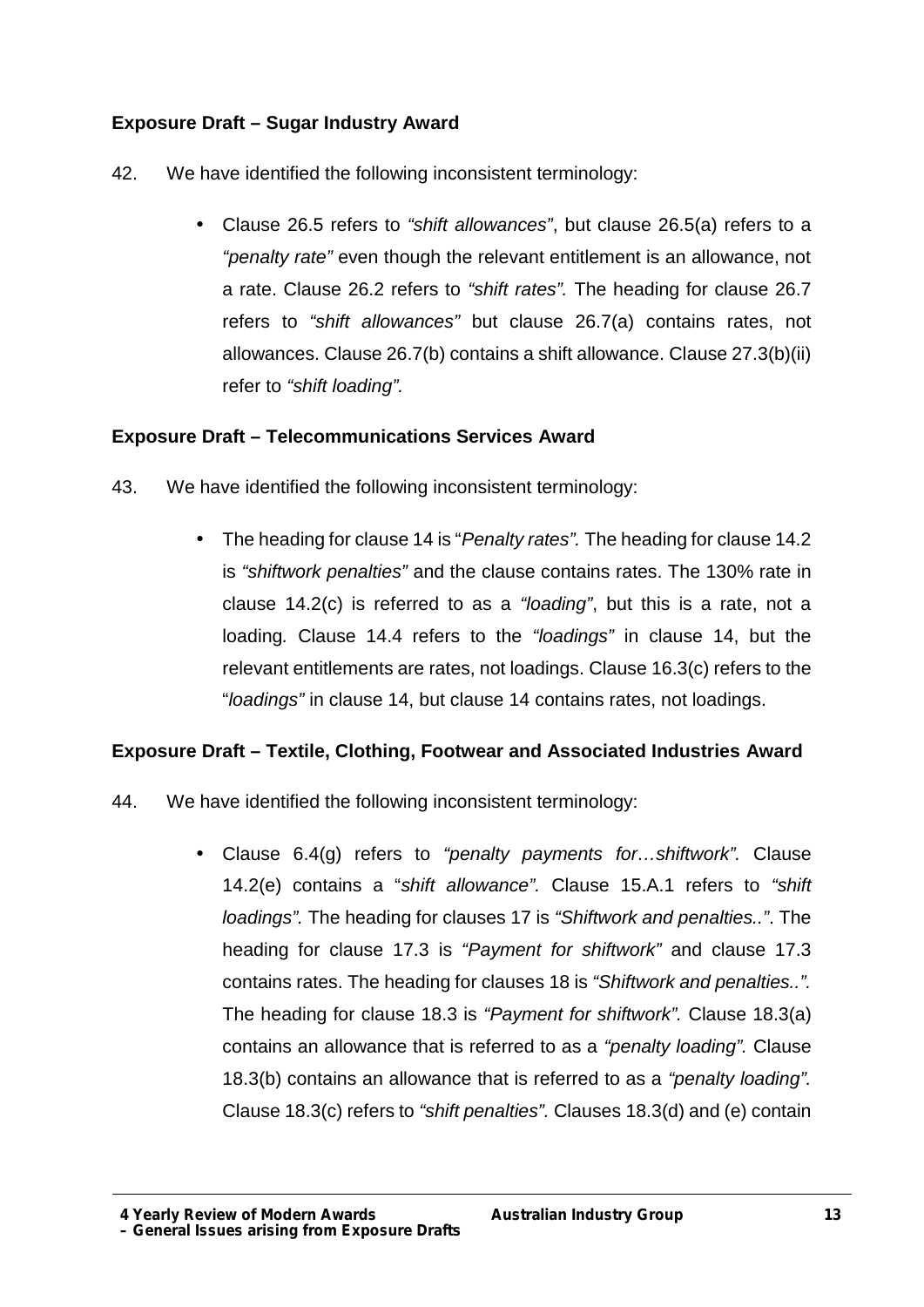rates for shiftworkers. Clause 18.3(f) refers to the allowance in clause 14.2(e). Clause 21.1(b) refers to "*shift loading".*

# **Exposure Draft – Timber Industry Award**

- 45. We have identified the following inconsistent terminology:
	- Clause 23.3 is headed *"Allowances for shift workers"*, but the clause contains rates, not allowances. Clause 23.3(b)(v) refers to "*shift premiums"*. Clause 25.5(b)(ii) refers to *"shift allowances".*

#### **Exposure Draft – Vehicle Manufacturing, Repair, Services and Retail Award**

- 46. We have identified the following inconsistent terminology:
	- Clause 22.5(a)(ii) refers to *"shift loading".* Clause 35 refers to *"shiftwork penalties"*. Clauses 35.2 and 35.3 contain rates for shiftworkers. Clause 43.3 is labelled *"Penalty rates for shiftworkers".* Clause 43.3(b) and (e) refer to *"shift premiums"*. Clauses 43.3(b), (d) and (e) contain rates for shiftworkers. Clause 45.2 is entitled *"Shiftwork rates"*. Clauses 45.2(a), (b) and (c) contain rates for shiftworkers.

#### **Exposure Draft – Waste Management Award**

- 47. We have identified the following inconsistent terminology:
	- Clause 15.3 refers to *"shift loadings"* but the clause contains rates, not loadings. Clause 17.2(b) refers to *"shift loading".* Given that the rates (e.g. 130%) are referred to as *"loadings",* clause 15.3 as drafted appears to require that an annual leave loading of 130% be paid to a night shift worker (i.e. 230% in total for annual leave) rather than a 30% loading.